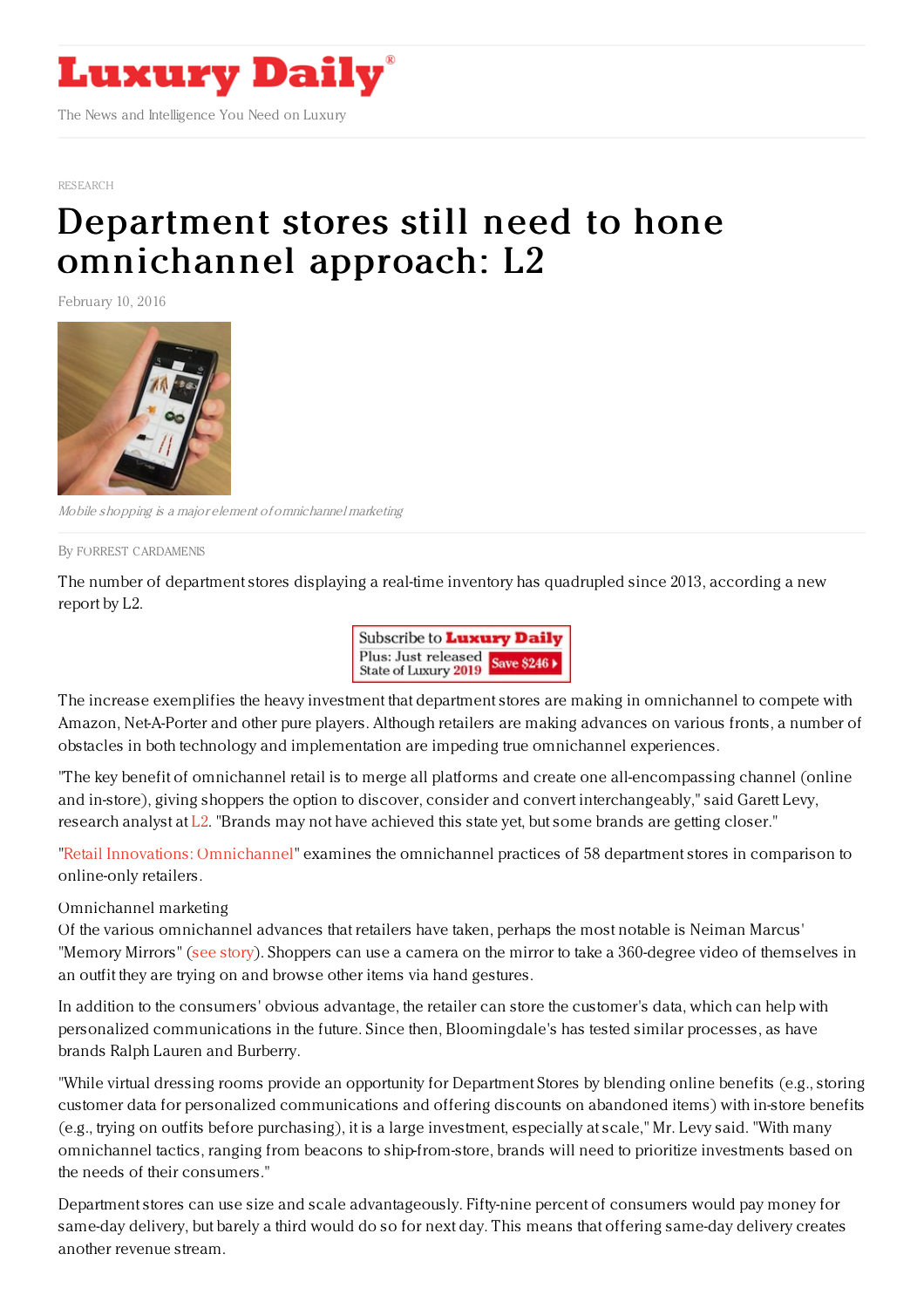To do this, department stores can be used as fulfillment centers and origins for same-day shipping, thereby being able to service more markets with same-day delivery than pure players working from a more limited number of locations could do.

The report notes that this trend might be related to the closure of bricks-and-mortar stores. Rather than running such stores at lower margins and having limited omnichannel fulfillment in the form of same-day deliveries and pickups, those stores can be closed and the resources can be re-allocated toward more profitable omnichannel capabilities.

Nevertheless, currently only 17 percent of the 58 department stores examined offer same-day shipping. Half offer next-day shipping despite the significantly smaller number of consumers willing to pay for it, suggesting the extra costs of same-day shipping will likely have higher returns compared to next-day shipping.

In-store pickups and returns on online sales also offer ways to get consumers engaged with retailers across multiple channels. "Buy online, return in-store" policies reduce the net sales losses from returns from 23 percent to 5 percent, as consumers will opt to exchange or will make other purchases once they are in the store.

Offering in-store pickups will cause net sales to go up by 7 percent for a similar reason. Nevertheless, only 43 percent of North American retailers make use of the gains from in-store pickup, compared to 78 percent of European retailers. L2's report advises the American department stores to follow the lead of their counterparts across the pond.

Notably, however, half of shoppers who did opt to buy online and pickup in-store had problems with their order. On average, consumers saved less than two minutes with the option. Retailers will need to make the process more inefficient to maintain their customers.

As many researchers and agencies have remarked, the rise of mobile shopping and mobile use while in-store presents retailers with a number of opportunities.

Neiman Marcus was again on the front lines in bringing consumers' mobile habits into the omnichannel retail mix. In October 2014, the retailer unveiled their "Snap.Find.Shop." feature, which allows consumers to take a photo of an item and be shown a similar Neiman Marcus item (see [story](https://www.luxurydaily.com/neiman-marcus-simplifies-purchase-process-with-mobile-photo-feature/)).

## Going mobile

Mobile also allows the possibility of consumers being identified by their phone and sent targeted messages both while they are in the store and not, and the possibility of integrating the online cart into in-store purchases. Retailers are experimenting with these and related possibilities in some capacity, but both the technology and the proper use of it will need time to be worked out.

However, a unified commerce experience hosting a single cart across all channels is the future of retail, but retailers are struggling to deliver, according to a January report by Boston Retail Partners.

Eighty-five percent of retailers list unified commerce as a top priority, meaning that soon customers will be able to shop, ship and pick-up products from wherever they wish. Getting there will involve improvements in point-of-sale hardware and software as well as increased support of mobile technology both for purchasing and recognition purposes (see [story](https://www.luxurydaily.com/true-omnichannel-shopping-experiences-still-years-away-brp-luxury-daily-research/)).

Indeed, investigations have shown that recent attempts at omnichannel marketing often backfire.

A Fashionbi report from this past December used the Instagram and Facebook accounts of mass-market brands, bridge brands, pret-a-porter brands and fashion footwear brands to judge their omnichannel prowess. The objective of the report was to gauge how well the surveyed brands, selected at random from different market sectors, use omnichannel strategies across their social, online and in-store channels.

During its research, Fashionbi found discrepancies in omnichannel strategies and found that here are opportunities being lost by brands not truly following through with omnichannel positioning. As an example of these misconnections, Fashionbi explained that if a consumer sees a pair of Jimmy Choo pumps on Instagram, but when she goes to purchase they are unavailable in-stores or not available in a particular size or color, this is a cause for discontentment and a lost sale (see [story](https://www.luxurydaily.com/social-posts-impact-78pc-of-consumer-purcahses-fashionbi/)).

"Mobile is continuing to grow its role within the in-store shopping experience, acting as an on-the-go link between a customer's online and offline brand experience," Mr. Levy said. "This open's up opportunities for retailers to provide real-time updates and customized offers while customers are shopping in-store, as well as allow customers